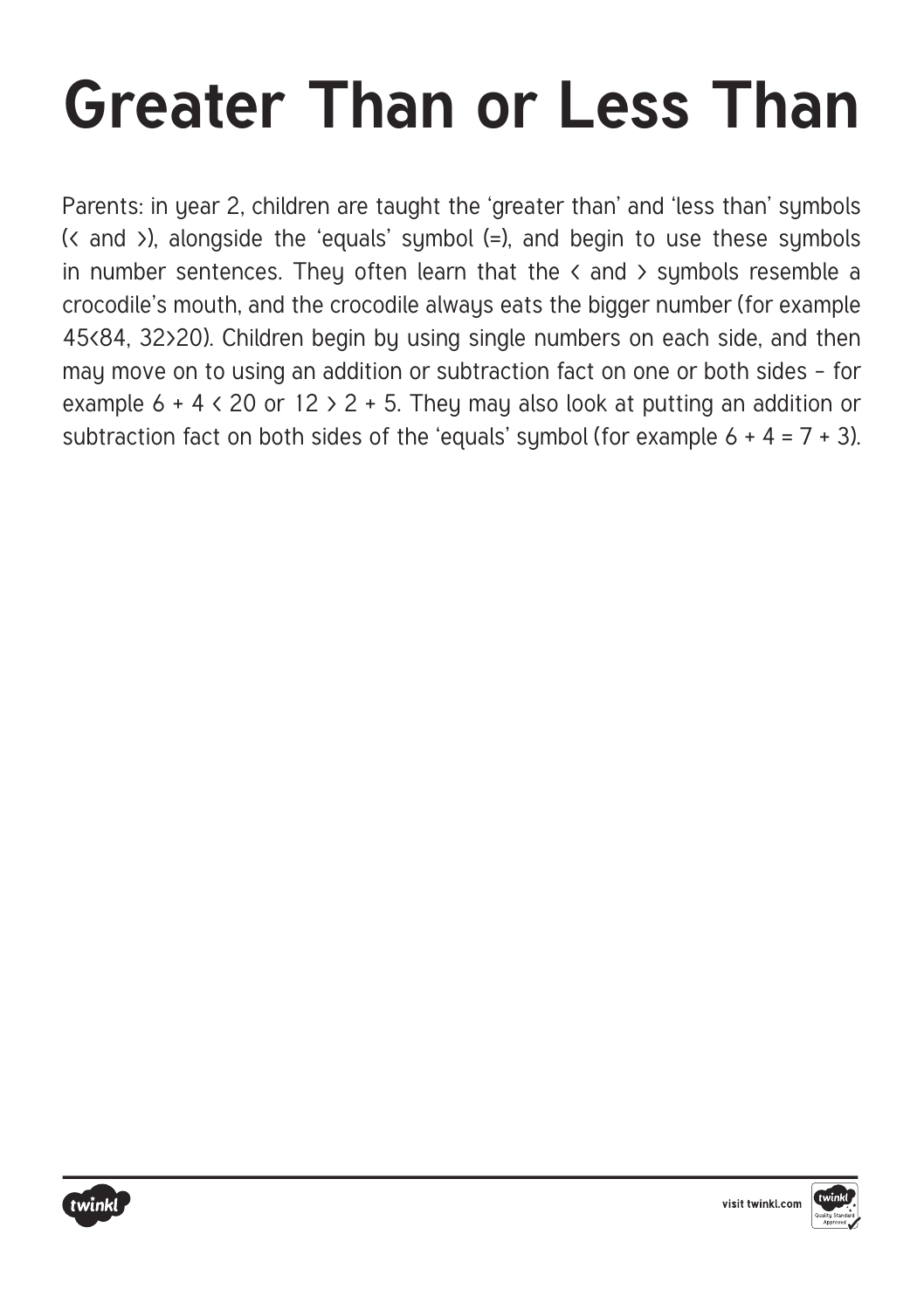Put the correct sign (<, > or =) between these numbers. Remember – the crocodile always eats the bigger number!





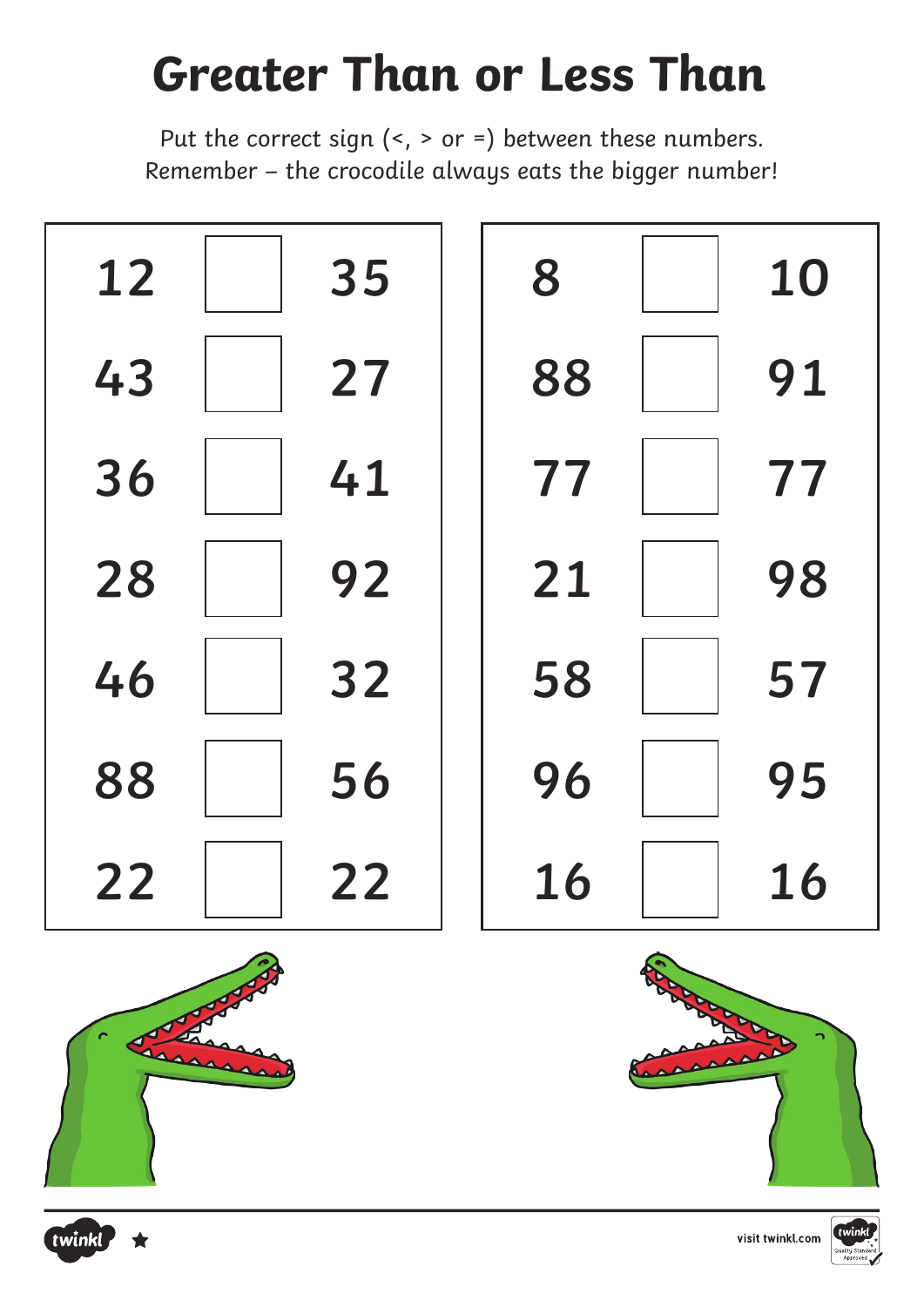Put the correct sign (<, > or =) between these numbers. Remember – the crocodile always eats the bigger number!





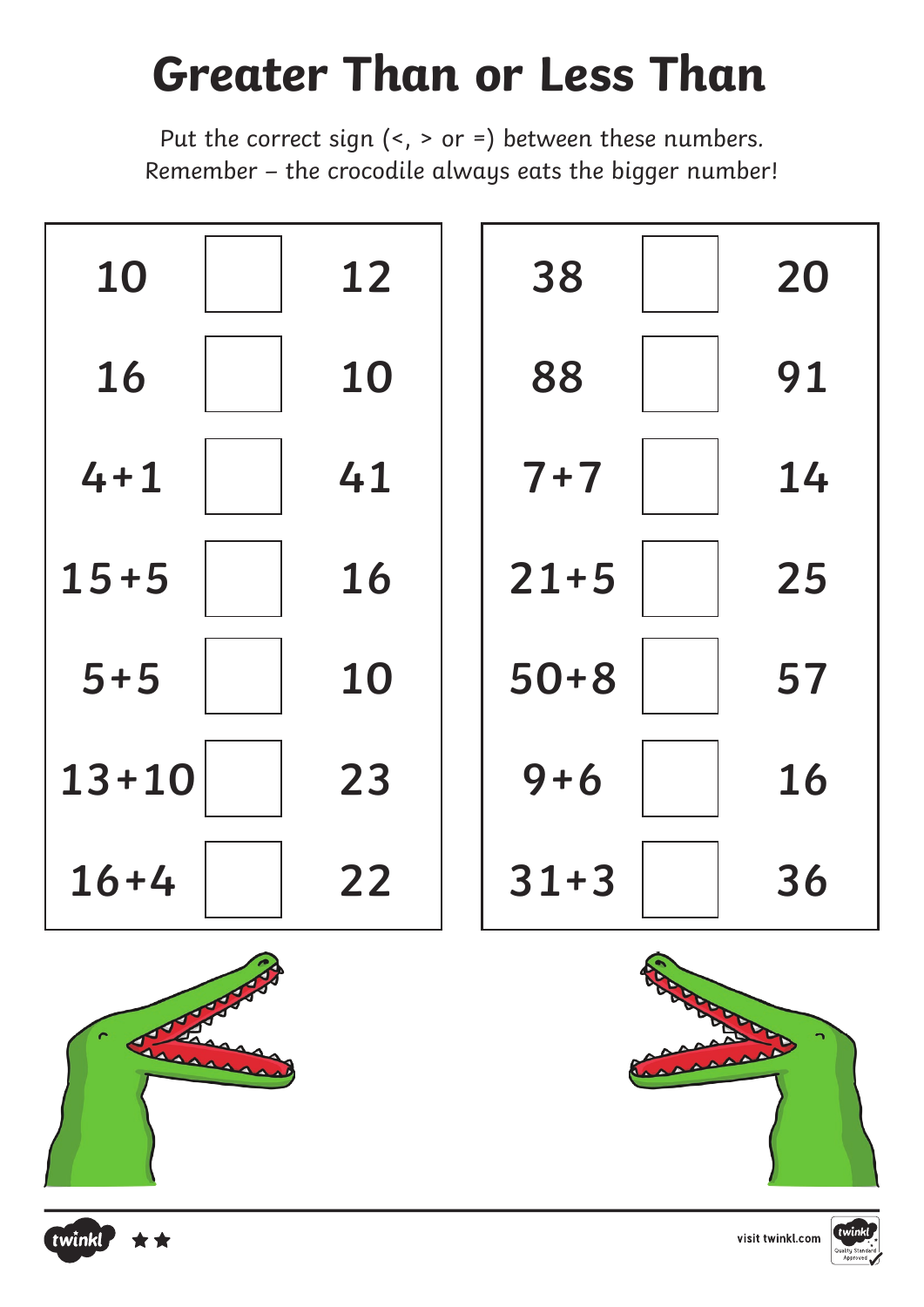Put the correct sign  $($  >  $)$  > or =  $)$  between these numbers. Remember – the crocodile always eats the bigger number!





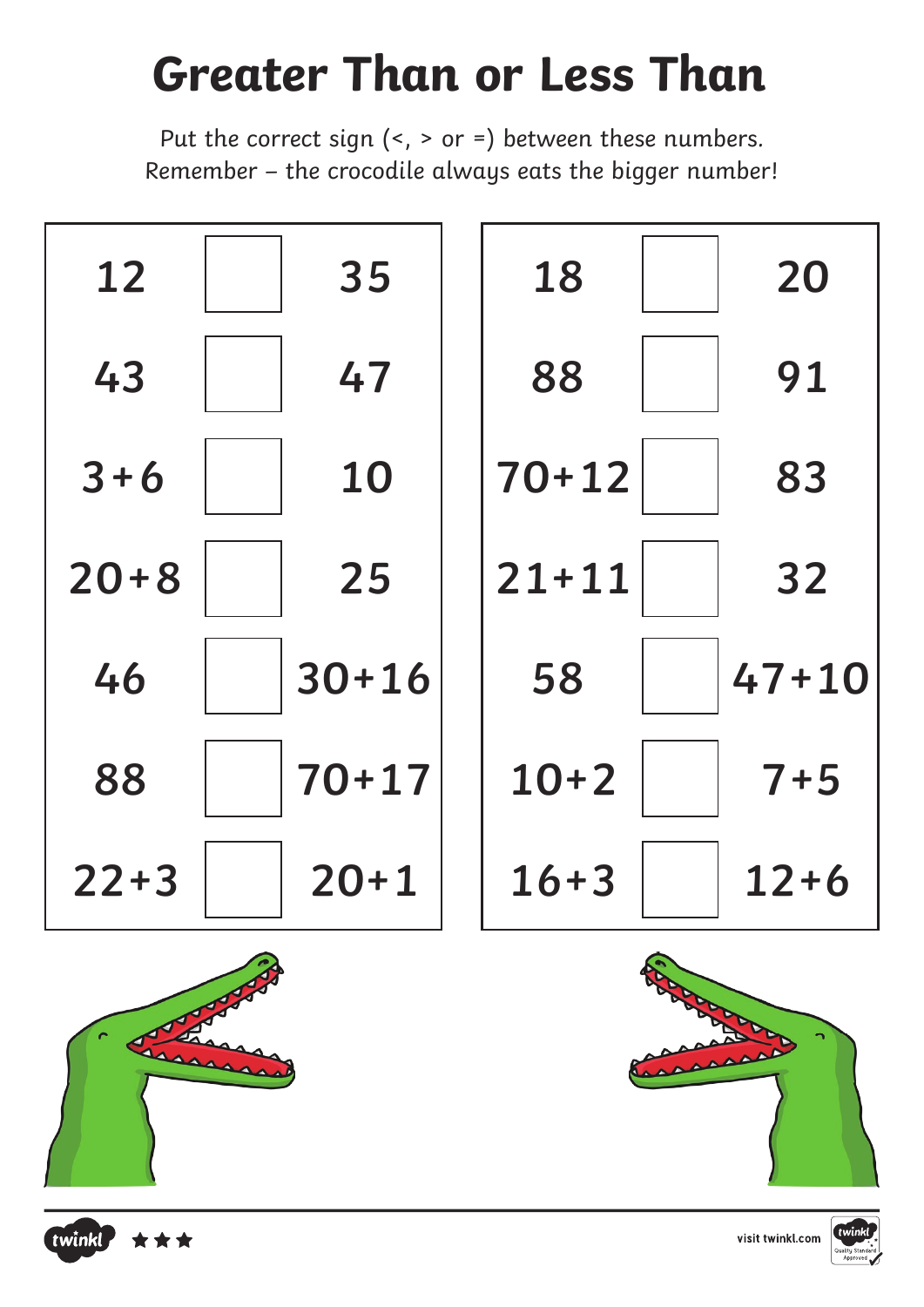### Greater Than or Less Than **Answers**

Put the correct sign (<, > or =) between these numbers. Remember – the crocodile always eats the bigger number!





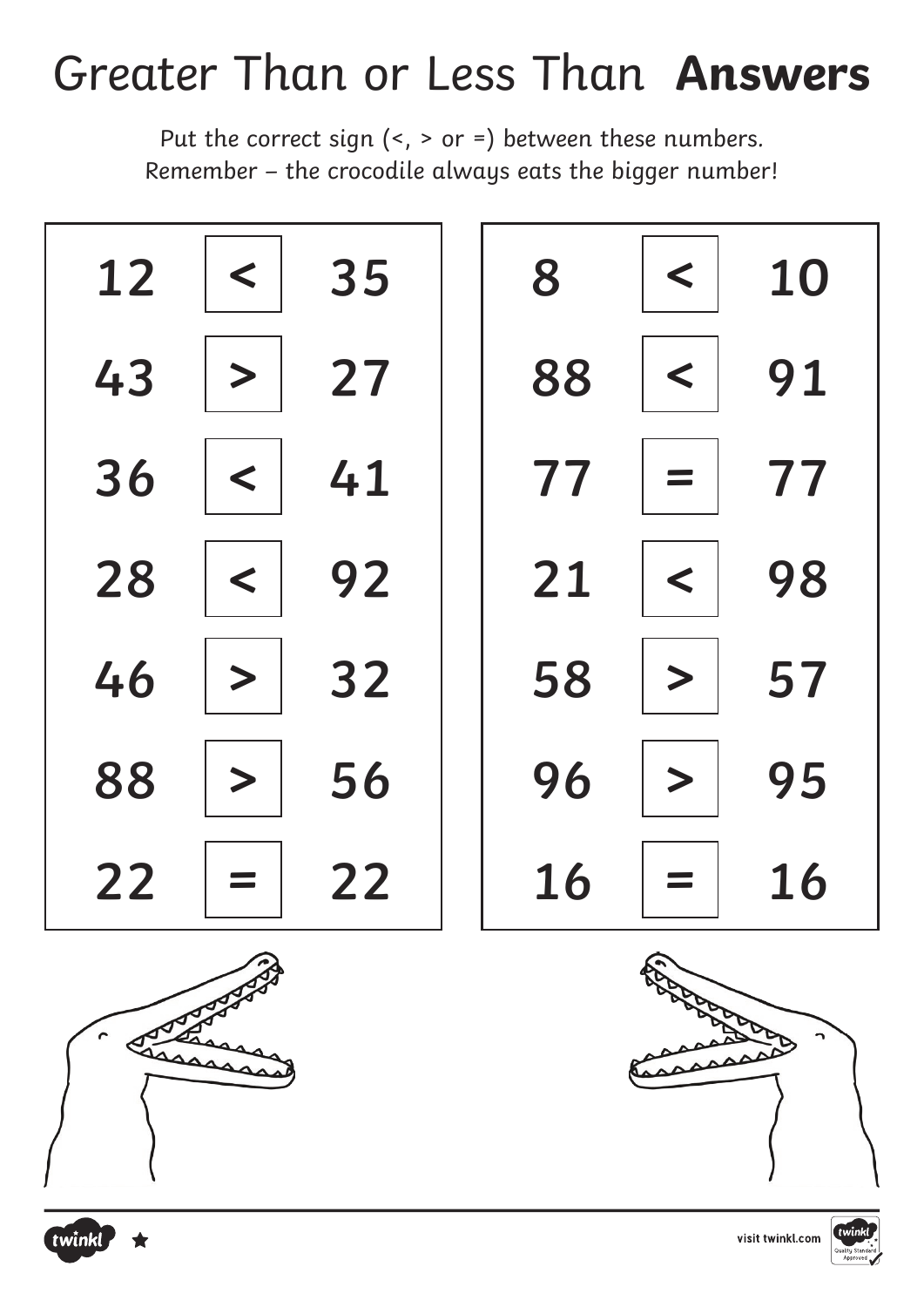#### Greater Than or Less Than **Answers**

Put the correct sign  $($  >  $)$  > or =  $)$  between these numbers. Remember – the crocodile always eats the bigger number!



![](_page_5_Picture_3.jpeg)

![](_page_5_Picture_5.jpeg)